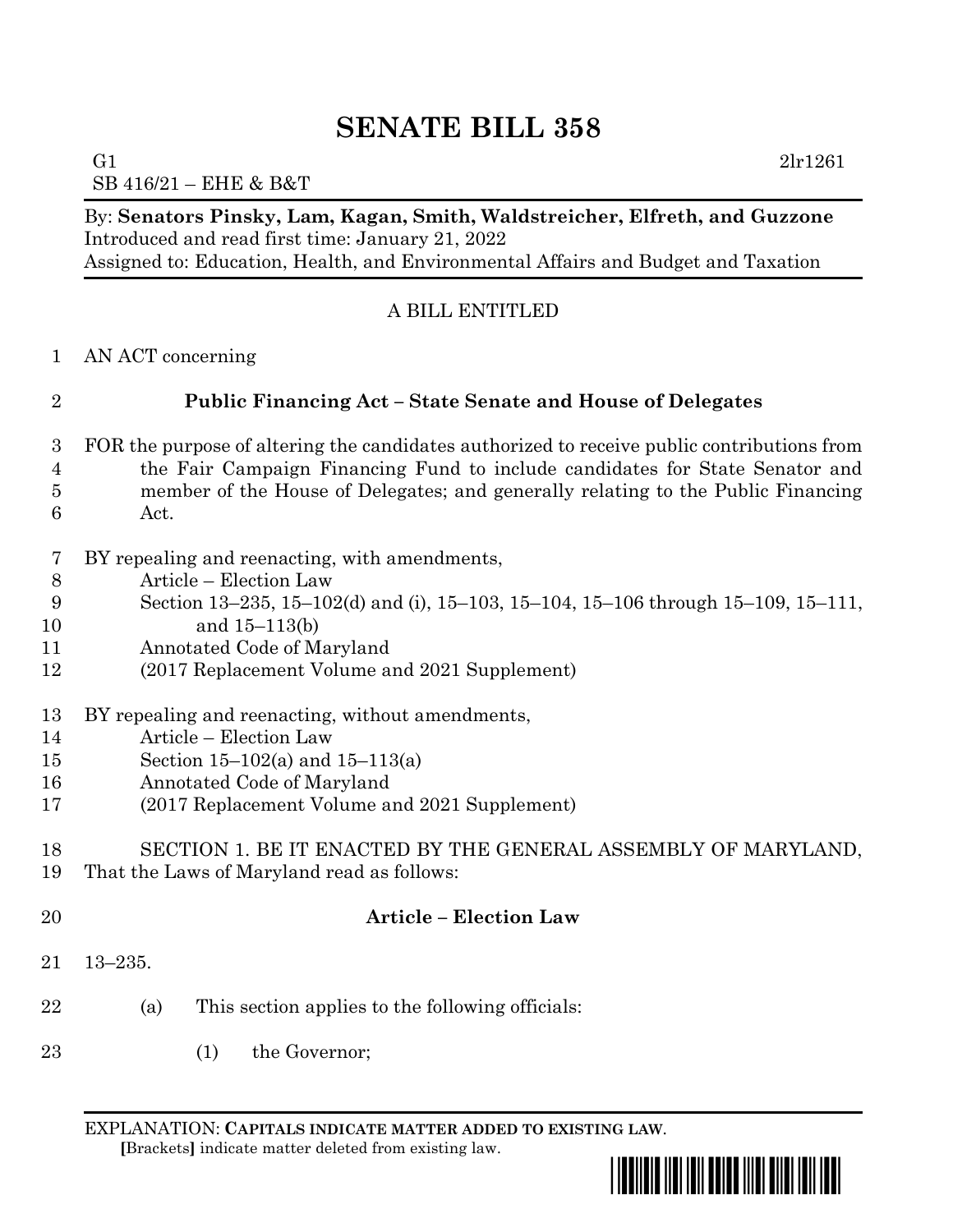|                                                   | $\overline{2}$                           | <b>SENATE BILL 358</b>                                                                                                                                                                                                                                                                                                                                                                                                                                                      |
|---------------------------------------------------|------------------------------------------|-----------------------------------------------------------------------------------------------------------------------------------------------------------------------------------------------------------------------------------------------------------------------------------------------------------------------------------------------------------------------------------------------------------------------------------------------------------------------------|
| $\mathbf{1}$                                      |                                          | the Lieutenant Governor;<br>(2)                                                                                                                                                                                                                                                                                                                                                                                                                                             |
| $\overline{2}$                                    |                                          | (3)<br>the Attorney General;                                                                                                                                                                                                                                                                                                                                                                                                                                                |
| $\boldsymbol{3}$                                  |                                          | the Comptroller; and<br>(4)                                                                                                                                                                                                                                                                                                                                                                                                                                                 |
| $\overline{4}$                                    |                                          | a member of the General Assembly.<br>(5)                                                                                                                                                                                                                                                                                                                                                                                                                                    |
| $\overline{5}$<br>6<br>7<br>8<br>$\boldsymbol{9}$ | (b)                                      | Except as provided in subsection $(c)$ , $(d)$ , or $(e)$ of this section, during a regular<br>session of the General Assembly an official described in subsection (a) of this section, or a<br>person acting on behalf of the official, may not, as to a candidate for federal, State, or local<br>office, or a campaign finance entity of the candidate or any other campaign finance entity<br>organized under this title and operated in coordination with a candidate: |
| 10                                                |                                          | (1)<br>receive a contribution;                                                                                                                                                                                                                                                                                                                                                                                                                                              |
| 11                                                |                                          | (2)<br>conduct a fund-raising event;                                                                                                                                                                                                                                                                                                                                                                                                                                        |
| 12                                                |                                          | solicit a contribution; or<br>(3)                                                                                                                                                                                                                                                                                                                                                                                                                                           |
| 13<br>14                                          | to the session.                          | (4)<br>deposit or use any contribution of money that was not deposited prior                                                                                                                                                                                                                                                                                                                                                                                                |
| 15<br>16<br>17<br>18                              | $\left( \mathrm{c}\right)$<br>candidate. | An official described in subsection (a) of this section, or a person acting on<br>behalf of the official, is not subject to this section when engaged in activities solely related<br>to the official's election to an elective federal or local office for which the official is a filed                                                                                                                                                                                   |
| 19<br>20<br>21<br>22                              |                                          | (d) Under the Public Financing Act, a gubernatorial ticket ORA CANDIDATE FOR<br>STATE SENATOR OR MEMBER OF THE HOUSE OF DELEGATES, during the year of the<br>election only, may accept eligible private contributions and any disbursement of funds by<br>the State Board that is based on the eligible private contributions.                                                                                                                                              |
| 23<br>24<br>25                                    | (e)                                      | An official described in subsection (a) of this section, or a person acting on<br>behalf of the official, may deposit a contribution during the legislative session if the<br>contribution was made electronically before the start of the session.                                                                                                                                                                                                                         |
| 26<br>27                                          | (f)                                      | As to a violation of this section, the campaign finance entity of the<br>(1)<br>official in violation is liable for a civil penalty as provided in $\S 13-604.1$ of this title.                                                                                                                                                                                                                                                                                             |
| 28<br>29                                          |                                          | A civil penalty imposed under this subsection shall be distributed to the<br>(2)<br>Fair Campaign Financing Fund established under § 15–103 of this article.                                                                                                                                                                                                                                                                                                                |
| 30                                                | $15 - 102.$                              |                                                                                                                                                                                                                                                                                                                                                                                                                                                                             |
| 31                                                | (a)                                      | In this title the following words have the meanings indicated.                                                                                                                                                                                                                                                                                                                                                                                                              |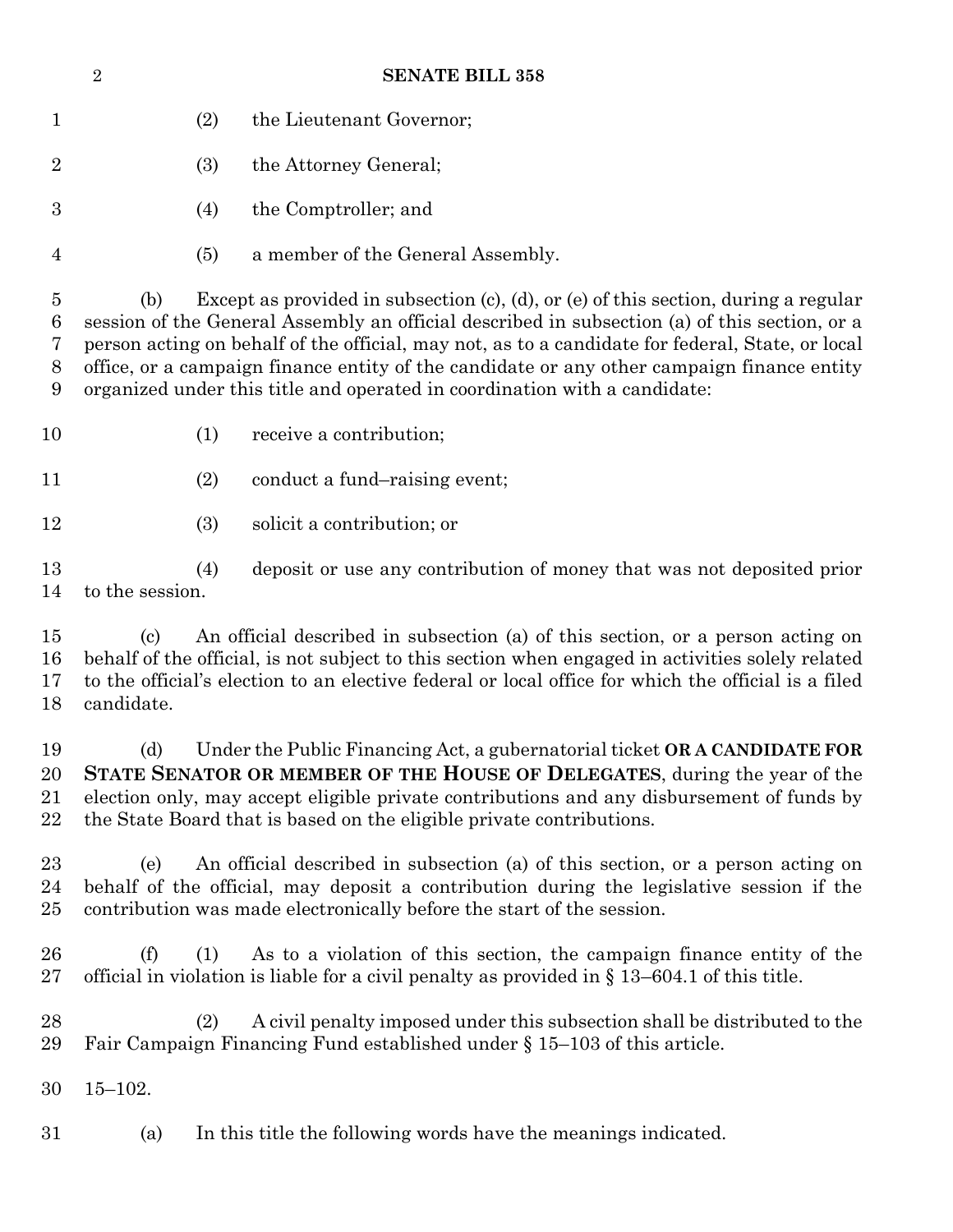| $\mathbf 1$<br>$\overline{2}$<br>$\boldsymbol{3}$ | (d)                        |     |       | "Eligible [gubernatorial ticket"] CANDIDATE" means a gubernatorial ticket,<br>A CANDIDATE FOR STATE SENATOR, OR A CANDIDATE FOR MEMBER OF THE HOUSE<br>OF DELEGATES that qualifies to receive a public contribution. |
|---------------------------------------------------|----------------------------|-----|-------|----------------------------------------------------------------------------------------------------------------------------------------------------------------------------------------------------------------------|
| 4<br>$\overline{5}$                               | (i)                        |     |       | "Public contribution" means money distributed from the Fund to [a<br>gubernatorial ticket] AN ELIGIBLE CANDIDATE under this title.                                                                                   |
| 6                                                 | $15 - 103.$                |     |       |                                                                                                                                                                                                                      |
| 7                                                 | (a)                        |     |       | There is a Fair Campaign Financing Fund.                                                                                                                                                                             |
| 8                                                 | (b)                        |     |       | The Comptroller shall administer the Fund in accordance with this section.                                                                                                                                           |
| 9                                                 | $\left( \mathrm{c}\right)$ |     |       | In accordance with this title, the Comptroller shall:                                                                                                                                                                |
| 10                                                |                            | (1) |       | credit to the Fund:                                                                                                                                                                                                  |
| 11                                                |                            |     | (i)   | all money collected or appropriate under this title;                                                                                                                                                                 |
| 12<br>13                                          | the State Board's website; |     | (ii)  | voluntary contributions to the Fund made electronically through                                                                                                                                                      |
| 14<br>15                                          |                            |     | (iii) | fees, fines, and penalties assessed under this article or the<br>General Provisions Article that are expressly allocated to the Fund by law;                                                                         |
| 16<br>17                                          | this article;              |     | (iv)  | an anonymous contribution paid to the Fund under $\S 13-239$ of                                                                                                                                                      |
| 18<br>19                                          | article;                   |     | (v)   | an illegal contribution paid to the Fund under $\S 13-239.1$ of this                                                                                                                                                 |
| 20<br>21                                          | article; and               |     | (vi)  | surplus campaign funds paid to the Fund under $\S 13-247$ of this                                                                                                                                                    |
| 22<br>$\rm 23$                                    |                            |     | (vii) | contributions to the Fund made through the checkoff on the<br>individual income tax return established under $\S 2$ –113.1 of the Tax – General Article;                                                             |
| 24<br>$25\,$                                      | money in the Fund; and     | (2) |       | subject to the usual investing procedures for State funds, invest the                                                                                                                                                |
| 26<br>$27\,$                                      | State Board.               | (3) |       | make distributions from the Fund promptly on authorization by the                                                                                                                                                    |
| 28                                                | (d)                        |     |       | The Comptroller shall distribute public contributions:                                                                                                                                                               |
| 29                                                |                            | (1) |       | only on authorization of the State Board; and                                                                                                                                                                        |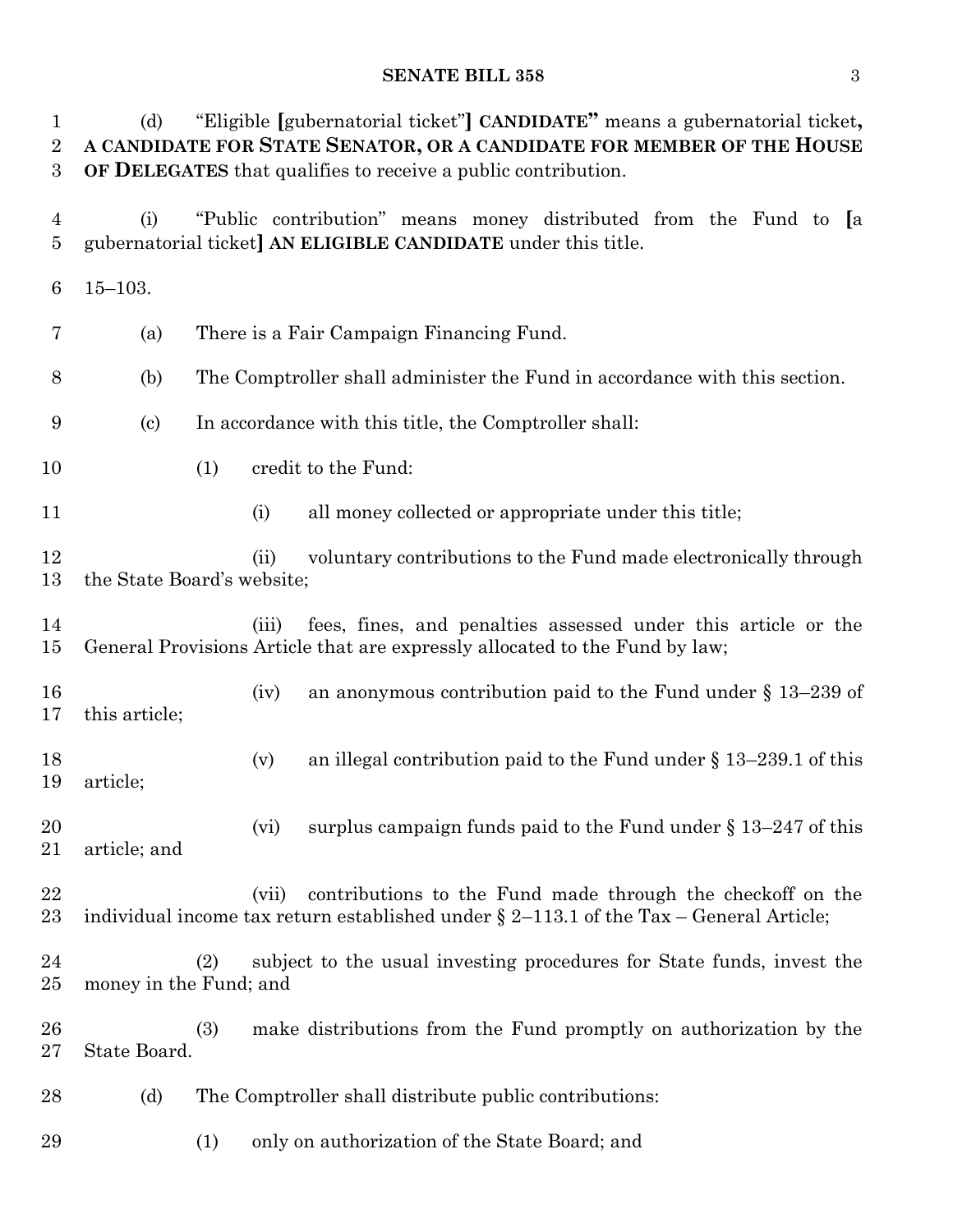(2) as to each eligible **[**gubernatorial ticket**] CANDIDATE**, to the campaign account of a single campaign finance entity established under Title 13, Subtitle 2 of this article to receive public contributions.

 (e) The Comptroller shall submit a statement of the Fund's balance to the State Board each month.

 (f) (1) On or before June 30 of the third year immediately preceding a year of a gubernatorial election, the State Board shall determine whether the balance of the Fund is sufficient to provide for a full contribution for:

| 9                      |                                                | (i)  |    | in a primary election                                                                                                                                                                                                                                       |
|------------------------|------------------------------------------------|------|----|-------------------------------------------------------------------------------------------------------------------------------------------------------------------------------------------------------------------------------------------------------------|
| 10                     |                                                |      | 1. | two gubernatorial tickets;                                                                                                                                                                                                                                  |
| 11                     |                                                |      | 2. | <b>47 CANDIDATES FOR STATE SENATOR; AND</b>                                                                                                                                                                                                                 |
| 12<br>13               | DELEGATES; and                                 |      | 3. | 141 CANDIDATES FOR MEMBER OF THE HOUSE OF                                                                                                                                                                                                                   |
| 14                     |                                                | (ii) |    | in a general election.]:                                                                                                                                                                                                                                    |
| 15                     |                                                |      | 1. | one gubernatorial ticket;                                                                                                                                                                                                                                   |
| 16                     |                                                |      | 2. | <b>47 CANDIDATES FOR STATE SENATOR; AND</b>                                                                                                                                                                                                                 |
| 17<br>18               | DELEGATES.                                     |      | 3. | 141 CANDIDATES FOR MEMBER OF THE HOUSE OF                                                                                                                                                                                                                   |
| 19<br>20               | (2)                                            |      |    | If the balance of the Fund is determined to be insufficient to provide the<br>public contributions described under paragraph (1) of this subsection:                                                                                                        |
| 21<br>22<br>23<br>24   | of this subsection; and                        | (i)  |    | on or before August 1 of the third year immediately preceding a<br>year of a gubernatorial election, the State Board shall send a notice to the Governor of the<br>amount of money needed to provide the public contributions described under paragraph (1) |
| $25\,$<br>26<br>$27\,$ | the Governor under item (i) of this paragraph. | (ii) |    | the Governor shall include in the annual budget bill for the<br>appropriate fiscal year an appropriation in an amount equal to the amount submitted to                                                                                                      |
| 28<br>29               | (3)                                            |      |    | For fiscal year 2023, the Governor shall include in the annual budget<br>bill an appropriation of at least \$4,000,000 to the Fund.                                                                                                                         |
| 30                     | (g)                                            |      |    | To pay costs directly related to the administration of this title, the State Board                                                                                                                                                                          |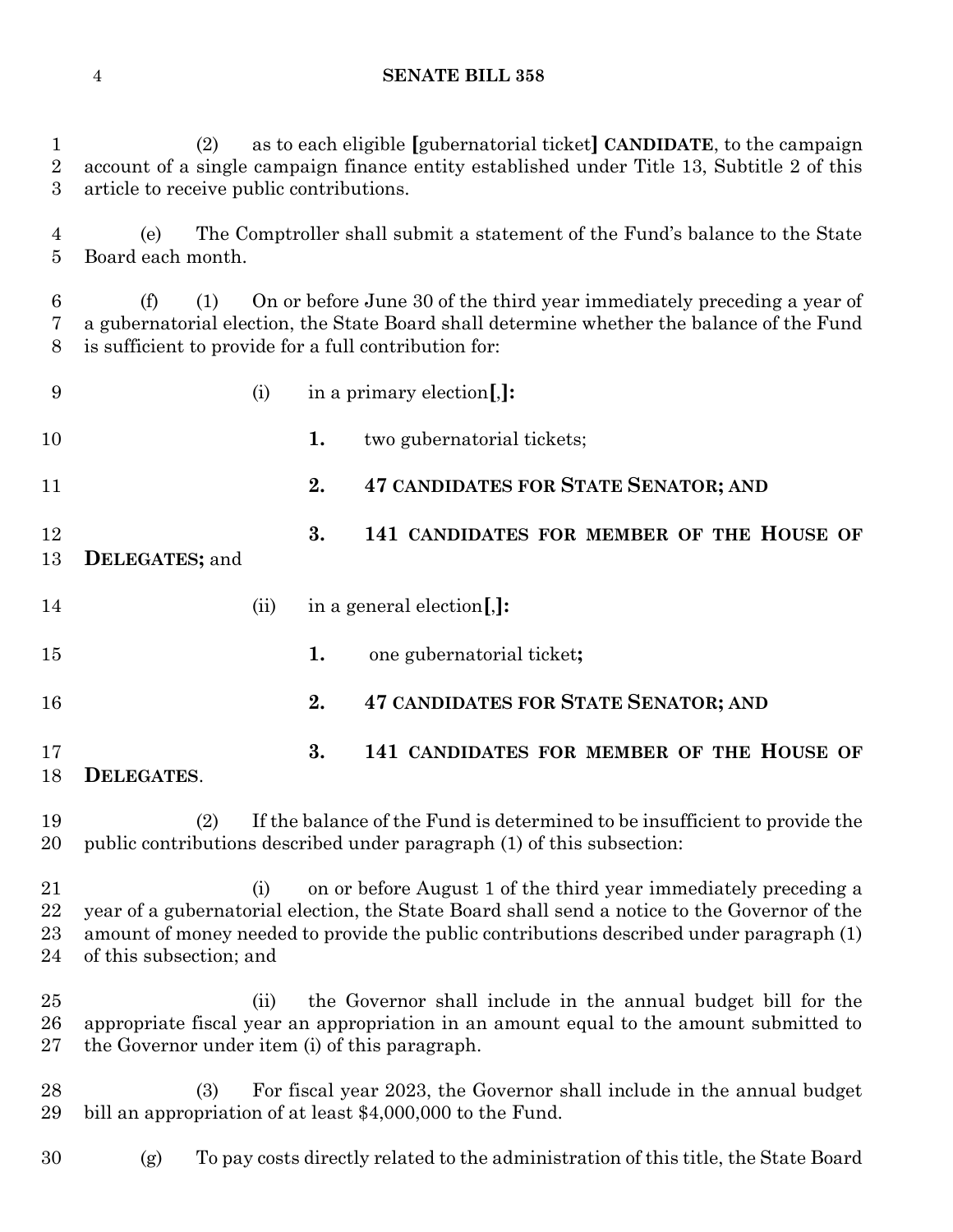| 1<br>$\overline{2}$           | may expend in each fiscal year an amount of money in the Fund that does not exceed the<br>lesser of:                                                                                                                                                                                                                         |
|-------------------------------|------------------------------------------------------------------------------------------------------------------------------------------------------------------------------------------------------------------------------------------------------------------------------------------------------------------------------|
| 3<br>$\overline{4}$           | 3% of the Fund's balance, as calculated on the last day of the<br>(1)<br>immediately preceding fiscal year; or                                                                                                                                                                                                               |
| $\bf 5$                       | (2)<br>\$100,000.                                                                                                                                                                                                                                                                                                            |
| 6                             | $15 - 104.$                                                                                                                                                                                                                                                                                                                  |
| 7<br>8                        | Before receiving a private contribution, a gubernatorial ticket OR<br>(a)<br>CANDIDATE FOR STATE SENATOR OR MEMBER OF THE HOUSE OF DELEGATES shall:                                                                                                                                                                          |
| 9<br>10<br>11                 | on or before the deadline to file a certificate of candidacy under $\S$<br>(1)<br>13–303 of this article, file with the State Board a notice of intent to participate as a publicly<br>financed candidate for both the primary and general elections; and                                                                    |
| 12<br>13                      | establish a campaign finance entity for complying with the<br>(2)<br>requirements of this title.                                                                                                                                                                                                                             |
| 14<br>15                      | A campaign finance entity established under subsection $(a)(2)$ of this<br>(b)<br>(1)<br>section may accept only:                                                                                                                                                                                                            |
| 16                            | a private contribution;<br>(i)                                                                                                                                                                                                                                                                                               |
| 17                            | an eligible private contribution;<br>(ii)                                                                                                                                                                                                                                                                                    |
| 18                            | a public contribution; and<br>(iii)                                                                                                                                                                                                                                                                                          |
| 19<br>20<br>21                | subject to paragraph (2) of this subsection, a contribution or loan<br>(iv)<br>from [a member of a gubernatorial ticket] THE ELIGIBLE CANDIDATE or the spouse of [a<br>member of the gubernatorial ticket] THE ELIGIBLE CANDIDATE.                                                                                           |
| 22<br>$^{23}$<br>24<br>$25\,$ | [A member of a gubernatorial ticket or the spouse of a member of a<br>(2)<br>gubernatorial ticket] AN ELIGIBLE CANDIDATE OR THE SPOUSE OF AN ELIGIBLE<br><b>CANDIDATE</b> may not make a contribution of or lend a combined total of more than \$50,000<br>to the campaign of the [gubernatorial ticket] ELIGIBLE CANDIDATE. |
| 26                            | To qualify as an eligible [gubernatorial ticket,] CANDIDATE:<br>$\left( \mathrm{c}\right)$                                                                                                                                                                                                                                   |
| $27\,$                        | (1)<br>a gubernatorial ticket shall collect within the qualifying period at least:                                                                                                                                                                                                                                           |
| 28                            | [(1)]<br>(I)<br>1,500 eligible private contributions; and                                                                                                                                                                                                                                                                    |
| 29                            | (II)<br>an aggregate total of $$120,000$ ;<br>[(2)]                                                                                                                                                                                                                                                                          |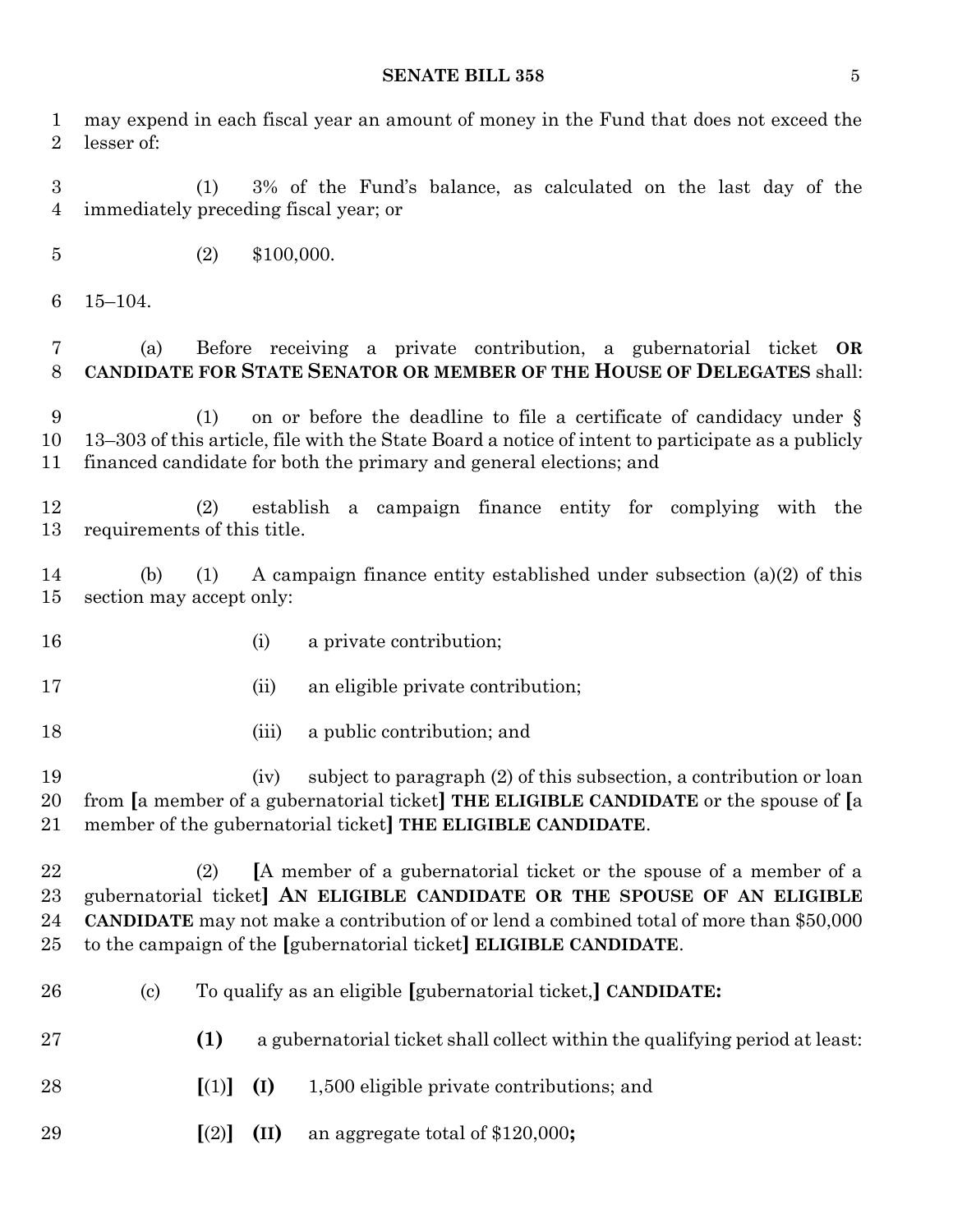|                                        | $\,6\,$                                   |      | <b>SENATE BILL 358</b>                                                                                                                                                                                                                                                                                                                                                                                                                                                                                                                                                                                            |
|----------------------------------------|-------------------------------------------|------|-------------------------------------------------------------------------------------------------------------------------------------------------------------------------------------------------------------------------------------------------------------------------------------------------------------------------------------------------------------------------------------------------------------------------------------------------------------------------------------------------------------------------------------------------------------------------------------------------------------------|
| $\mathbf{1}$<br>$\overline{2}$         | (2)<br><b>QUALIFYING PERIOD AT LEAST:</b> |      | A CANDIDATE FOR STATE SENATOR SHALL COLLECT WITHIN THE                                                                                                                                                                                                                                                                                                                                                                                                                                                                                                                                                            |
| 3                                      |                                           | (I)  | 250 ELIGIBLE PRIVATE CONTRIBUTIONS; AND                                                                                                                                                                                                                                                                                                                                                                                                                                                                                                                                                                           |
| $\overline{4}$                         |                                           | (II) | AN AGGREGATE TOTAL OF \$15,000; OR                                                                                                                                                                                                                                                                                                                                                                                                                                                                                                                                                                                |
| $\overline{5}$<br>6                    | (3)                                       |      | A CANDIDATE FOR MEMBER OF THE HOUSE OF DELEGATES SHALL<br>COLLECT WITHIN THE QUALIFYING PERIOD AT LEAST:                                                                                                                                                                                                                                                                                                                                                                                                                                                                                                          |
| 7                                      |                                           | (I)  | 150 ELIGIBLE PRIVATE CONTRIBUTIONS; AND                                                                                                                                                                                                                                                                                                                                                                                                                                                                                                                                                                           |
| 8                                      |                                           | (II) | AN AGGREGATE TOTAL OF \$7,500.                                                                                                                                                                                                                                                                                                                                                                                                                                                                                                                                                                                    |
| 9                                      | $15 - 106.$                               |      |                                                                                                                                                                                                                                                                                                                                                                                                                                                                                                                                                                                                                   |
| 10<br>11<br>12<br>13<br>14<br>15<br>16 | (a)                                       |      | After filing a notice of intent to qualify for a public contribution under this<br>title, a gubernatorial ticket or a person acting on behalf of the gubernatorial ticket OR A<br>CANDIDATE FOR STATE SENATOR OR MEMBER OF THE HOUSE OF DELEGATES OR A<br>PERSON ACTING ON BEHALF OF THE CANDIDATE FOR STATE SENATOR OR MEMBER<br>OF THE HOUSE OF DELEGATES may not, for the benefit of any political committee or any<br>person required to register with the State Board under $\S 13-306$ or $\S 13-307$ of this article<br>or for a participating organization organized under $\S 13-309.2$ of this article: |
| 17<br>18<br>19                         | (1)                                       |      | solicit contributions, including the authorized use of the names or<br>images of the gubernatorial ticket OR CANDIDATE FOR STATE SENATOR OR MEMBER<br>OF THE HOUSE OF DELEGATES in the solicitation; or                                                                                                                                                                                                                                                                                                                                                                                                           |
| 20                                     | (2)                                       |      | operate in coordination with any entity for fundraising activities.                                                                                                                                                                                                                                                                                                                                                                                                                                                                                                                                               |
| 21<br>22<br>23<br>24                   | (b)<br>receive a public contribution.     |      | After filing a notice of intent to qualify for a public contribution under this<br>title, the members of a gubernatorial ticket OR A CANDIDATE FOR STATE SENATOR OR<br><b>MEMBER OF THE HOUSE OF DELEGATES</b> may not be a member of a slate that does not                                                                                                                                                                                                                                                                                                                                                       |
| 25<br>26<br>27<br>28<br>29<br>30       | (c)                                       |      | Until a final campaign finance report is filed with the State Board and any<br>remaining funds of the public contribution distributed to [a gubernatorial ticket] AN<br>ELIGIBLE CANDIDATE are repaid to the Comptroller for redeposit in the Fund in<br>accordance with $\S$ 15-109 of this title, any authorized candidate campaign committee<br>organized under Title 13 of this article on behalf of the [members of a gubernatorial ticket]<br>ELIGIBLE CANDIDATE may not engage in campaign finance activity.                                                                                               |
| 31                                     | $15 - 107.$                               |      |                                                                                                                                                                                                                                                                                                                                                                                                                                                                                                                                                                                                                   |
| 32                                     | (a)<br>(1)                                |      | In accordance with subsection (c) of this section and regulations                                                                                                                                                                                                                                                                                                                                                                                                                                                                                                                                                 |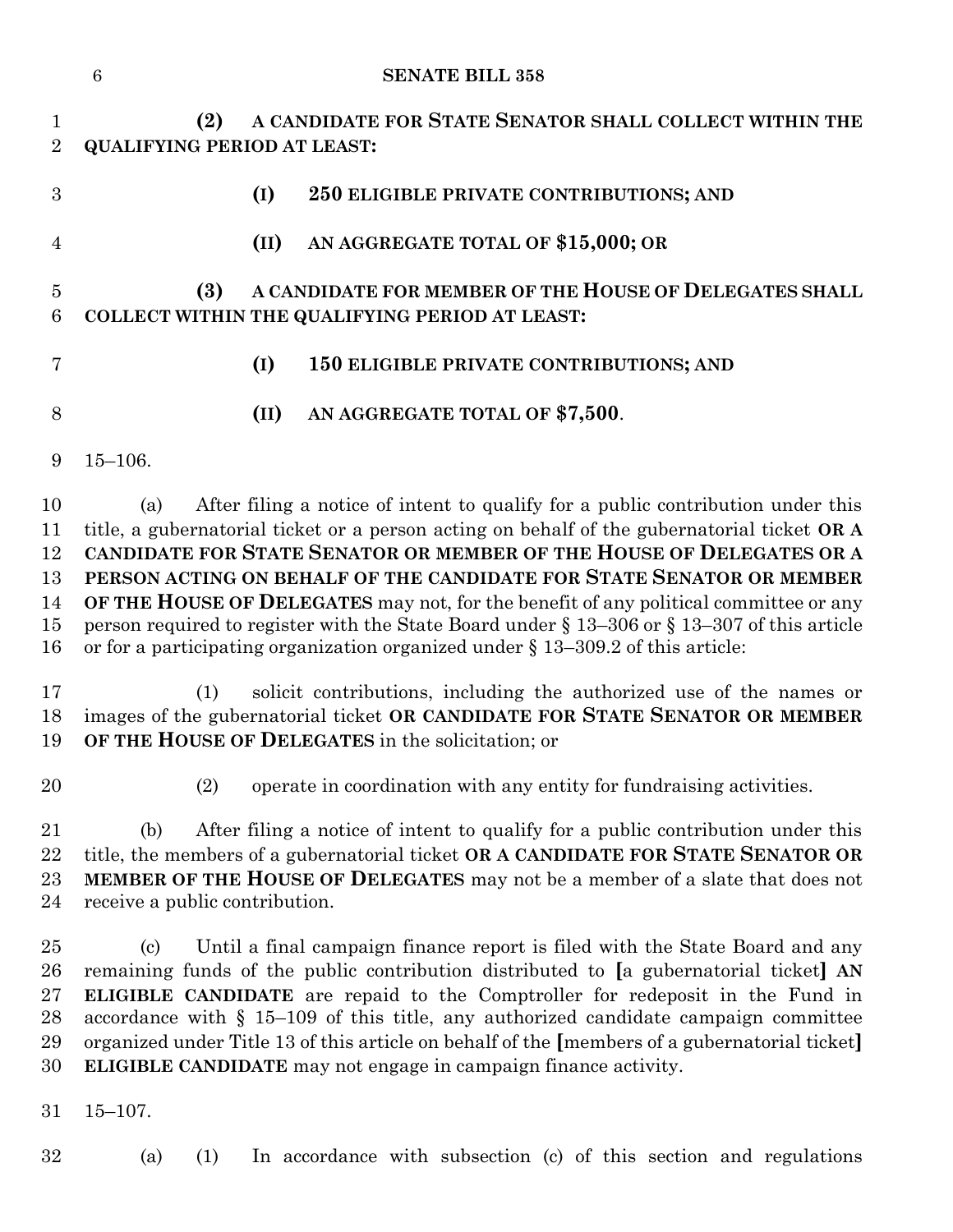adopted by the State Board, the State Board shall authorize distribution of money in the 2 Fund on a continuing basis on certification that the qualifications under  $\S 15$ –104 of this

title have been met.

 (2) Distributions shall begin not earlier than January 1 of the year of the election.

 (b) If the State Board determines that there is not, or may not be, sufficient money in the Fund to provide a full public contribution to all eligible **[**gubernatorial tickets**] CANDIDATES**, the State Board shall allocate the available money so that each eligible **[**gubernatorial ticket**] CANDIDATE** in that election receives a proportionate share of the full public contribution to which the **[**gubernatorial ticket**] ELIGIBLE CANDIDATE** otherwise would be entitled.

 (c) (1) The State Board shall authorize distribution of the money that is designated for distribution as provided in this subsection.

 (2) The State Board shall distribute a public contribution from the Fund to each **[**gubernatorial ticket**] ELIGIBLE CANDIDATE** during the distribution period **[**in**] AS FOLLOWS:**

 **(I) FOR EACH GUBERNATORIAL TICKET,** matching dollars equal to:

 **[**(i)**] 1.** \$8 for each dollar of an eligible private contribution received for the first \$50 of each eligible private contribution;

 **[**(ii)**] 2.** \$6 for each dollar of an eligible private contribution received for the second \$50 of each eligible private contribution;

- **[**(iii)**] 3.** \$2 for each dollar of an eligible private contribution received for the third \$50 of each eligible private contribution; and
- **[**(iv)**] 4.** \$0 for each dollar of an eligible private contribution received for the remaining \$100 of each eligible private contribution**;**

 **(II) FOR EACH ELIGIBLE CANDIDATE FOR STATE SENATOR, MATCHING DOLLARS EQUAL TO:**

 **1. \$6 FOR EACH DOLLAR OF AN ELIGIBLE PRIVATE CONTRIBUTION RECEIVED FOR THE FIRST \$50 OF EACH ELIGIBLE PRIVATE CONTRIBUTION;**

 **2. \$2 FOR EACH DOLLAR OF AN ELIGIBLE PRIVATE CONTRIBUTION RECEIVED FOR THE NEXT \$100 OF EACH ELIGIBLE PRIVATE**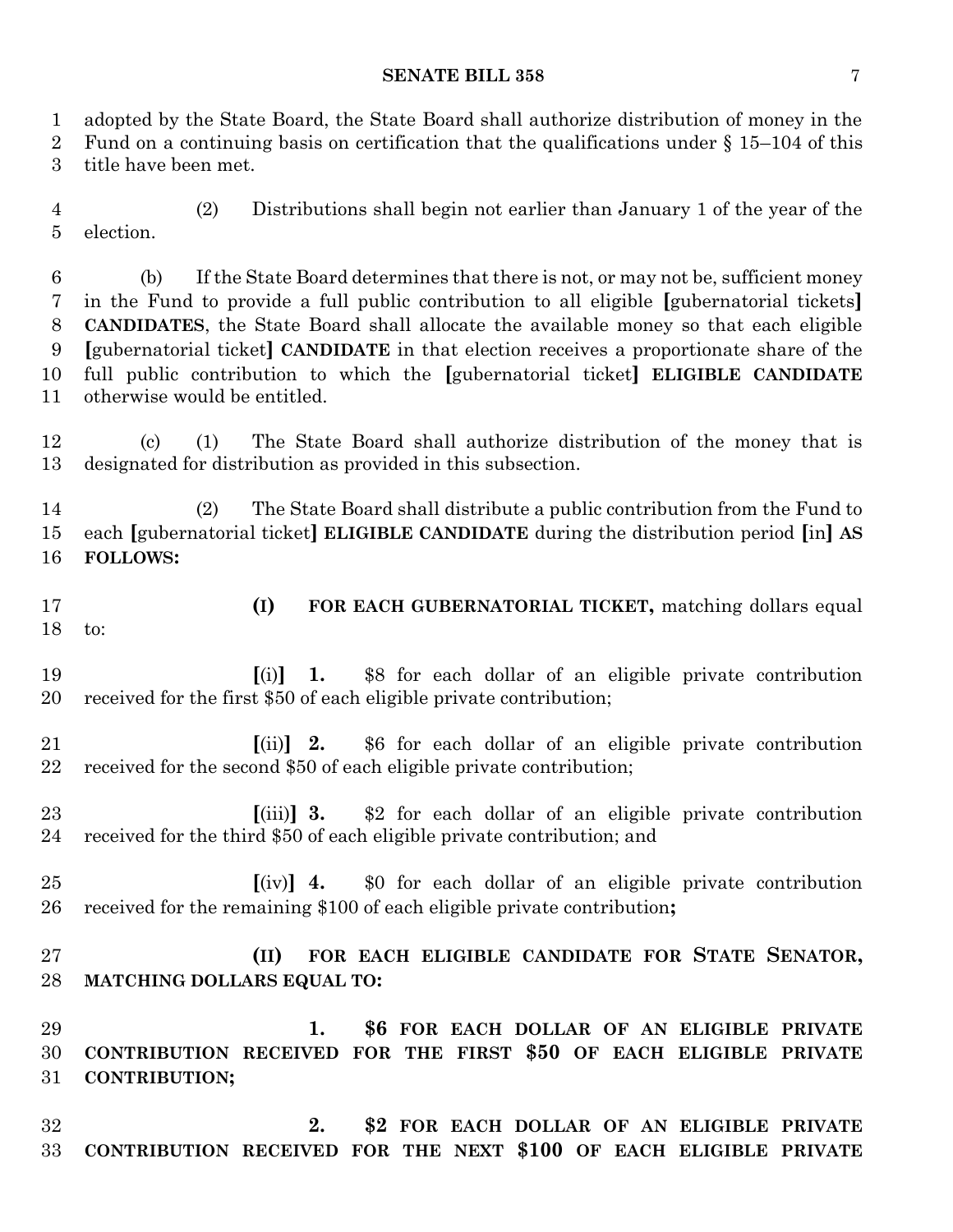**CONTRIBUTION; AND**

 **3. \$0 FOR EACH DOLLAR OF AN ELIGIBLE PRIVATE CONTRIBUTION RECEIVED FOR THE REMAINING \$100 OF EACH ELIGIBLE PRIVATE CONTRIBUTION; OR**

 **(III) FOR EACH ELIGIBLE CANDIDATE FOR MEMBER OF THE HOUSE OF DELEGATES, MATCHING DOLLARS EQUAL TO:**

 **1. \$6 FOR EACH DOLLAR OF AN ELIGIBLE PRIVATE CONTRIBUTION RECEIVED FOR THE FIRST \$50 OF EACH ELIGIBLE PRIVATE CONTRIBUTION;**

 **2. \$2 FOR EACH DOLLAR OF AN ELIGIBLE PRIVATE CONTRIBUTION RECEIVED FOR THE NEXT \$100 OF EACH ELIGIBLE PRIVATE CONTRIBUTION; AND**

 **3. \$0 FOR EACH DOLLAR OF AN ELIGIBLE PRIVATE CONTRIBUTION RECEIVED FOR THE REMAINING \$100 OF EACH ELIGIBLE PRIVATE CONTRIBUTION**.

 (3) The total public contribution payable to **[**a gubernatorial ticket**] AN ELIGIBLE CANDIDATE** for either a primary or general election may not exceed**:**

**(I)** \$3,000,000 **FOR A GUBERNATORIAL TICKET;**

**(II) \$150,000 FOR A CANDIDATE FOR STATE SENATOR; AND**

 **(III) \$90,000 FOR A CANDIDATE FOR MEMBER OF THE HOUSE OF DELEGATES**.

 (4) The State Board may not distribute matching dollars from the Fund to **[**a gubernatorial ticket**] AN ELIGIBLE CANDIDATE** for:

 (i) a contribution or loans from the **[**gubernatorial ticket**] ELIGIBLE CANDIDATE** or the spouse of **[**a member of the gubernatorial ticket**] THE ELIGIBLE CANDIDATE**; or

(ii) an in–kind contribution of property, goods, or services.

 (5) **[**A gubernatorial ticket**] AN ELIGIBLE CANDIDATE** that is unopposed in a primary election shall receive one–third of the public contribution amount the **[**gubernatorial ticket**] ELIGIBLE CANDIDATE** would otherwise be entitled to receive.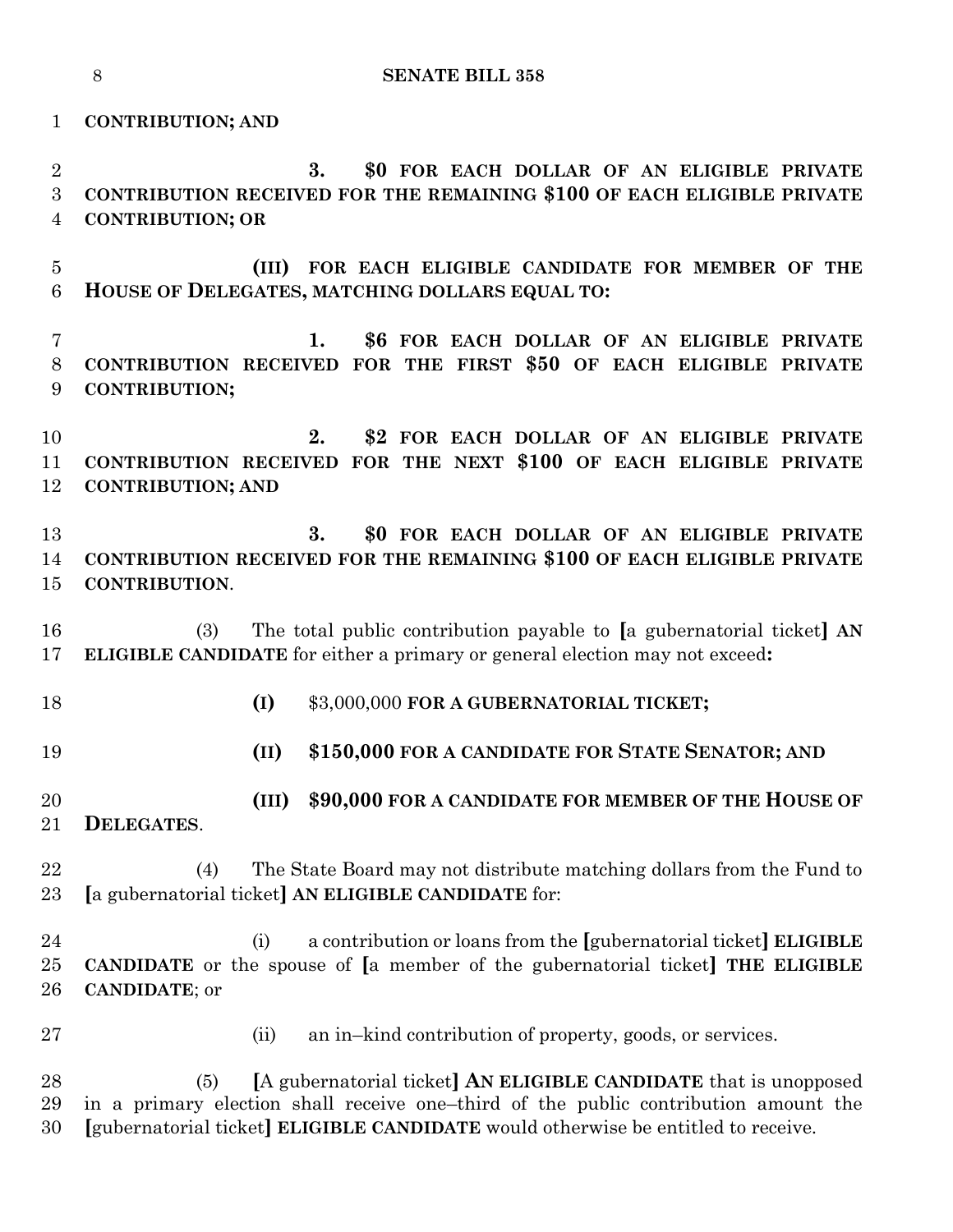## 15–108.

| $\overline{2}$<br>3<br>4 | (a)                      | [A gubernatorial ticket] AN ELIGIBLE CANDIDATE may withdraw from<br>participation as a publicly funded candidate at any time before a public contribution is<br>received by the [gubernatorial ticket's] ELIGIBLE CANDIDATE'S campaign finance entity. |
|--------------------------|--------------------------|--------------------------------------------------------------------------------------------------------------------------------------------------------------------------------------------------------------------------------------------------------|
| $\overline{5}$<br>6<br>7 | (b)                      | If a public contribution has been received by an eligible [gubernatorial]<br>ticket's] CANDIDATE'S campaign finance entity, the eligible candidate may withdraw from<br>participating if the [gubernatorial ticket] ELIGIBLE CANDIDATE:                |
| 8<br>9                   | and                      | files a statement of withdrawal on a form prescribed by the State Board;<br>(1)                                                                                                                                                                        |
| 10<br>11                 |                          | repays to the Fund the full amount of any public contribution received,<br>(2)<br>with interest established in regulation by the State Board.                                                                                                          |
| 12                       | $15 - 109.$              |                                                                                                                                                                                                                                                        |
| 13                       | (a)                      | A public contribution may be spent only:                                                                                                                                                                                                               |
| 14                       |                          | in accordance with $\S 13-218$ of this article;<br>(1)                                                                                                                                                                                                 |
| 15<br>16                 | nomination or election;  | to further the [gubernatorial ticket's] ELIGIBLE CANDIDATE'S<br>(2)                                                                                                                                                                                    |
| 17<br>18                 |                          | for expenses incurred not later than 45 days after the election for which<br>(3)<br>the public contribution was made;                                                                                                                                  |
| 19                       |                          | (4)<br>for purposes that do not violate State law; and                                                                                                                                                                                                 |
| 20                       |                          | (5)<br>for an expenditure that is accompanied by a receipt.                                                                                                                                                                                            |
| 21                       | (b)                      | An eligible [gubernatorial ticket] CANDIDATE may not make:                                                                                                                                                                                             |
| 22                       |                          | a transfer; or<br>(1)                                                                                                                                                                                                                                  |
| 23<br>24                 |                          | (2)<br>an expenditure relating to fundraising activity by any other political<br>committee organized under this article.                                                                                                                               |
| 25<br>26<br>27           | $\left( \text{c}\right)$ | Any part of a public contribution that is not spent shall be repaid to the<br>(1)<br>Comptroller for redeposit in the Fund not later than 90 days after the election for which<br>the public contribution was made.                                    |
| 28<br>29                 |                          | In computing whether part of a public contribution is not spent, all<br>(2)<br>private contributions to the [gubernatorial ticket] ELIGIBLE CANDIDATE shall be treated                                                                                 |

as spent before the expenditure of any of the public contribution.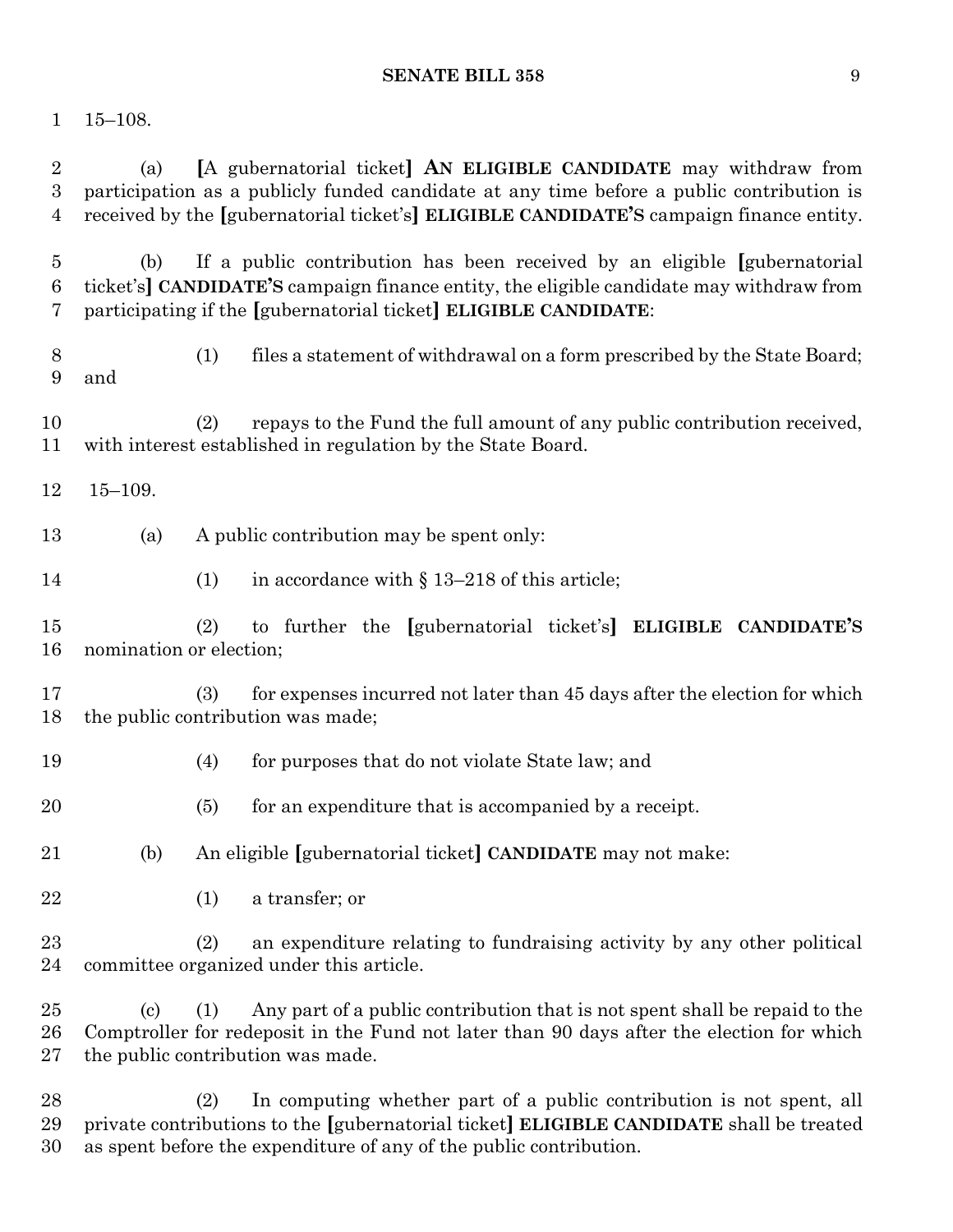(d) The **[**members of a gubernatorial ticket**] ELIGIBLE CANDIDATE** and the responsible officers of the campaign finance entity that received a public contribution are jointly and severally personally liable civilly and criminally for repaying to the Comptroller any part of a public contribution that is not spent or that was spent in violation of subsection (a) of this section.

15–111.

 (a) (1) Subject to § 15–103 of this title, the State Board shall administer this title.

 (2) The State Board may request the assistance of the Comptroller to administer this title.

 (b) (1) The State Board shall adopt comprehensive regulations to implement this title.

(2) The regulations shall include provisions relating to:

 (i) the deadline for **[**a gubernatorial ticket**] AN ELIGIBLE CANDIDATE** to submit a request for a public contribution;

 (ii) the dates when the State Board will authorize, and the Comptroller will make, distributions of public contributions to **[**gubernatorial tickets**] ELIGIBLE CANDIDATES** in accordance with this title;

 (iii) a proportionate distribution when there is not, or may not be, sufficient money in the Fund;

 (iv) thresholds for in–kind contributions that are not considered contributions or expenditures for the purposes of this title;

(v) distributions to a write–in gubernatorial ticket; and

- 24 (vi) the purposes for which a public contribution may not be used.
- 15–113.
- (a) In this section, "person" includes a political committee.
- (b) (1) This subsection applies only to violations committed, as applicable, by:
- (i) the eligible **[**gubernatorial ticket**] CANDIDATE**;
- (ii) the eligible **[**gubernatorial ticket's**] CANDIDATE'S** campaign